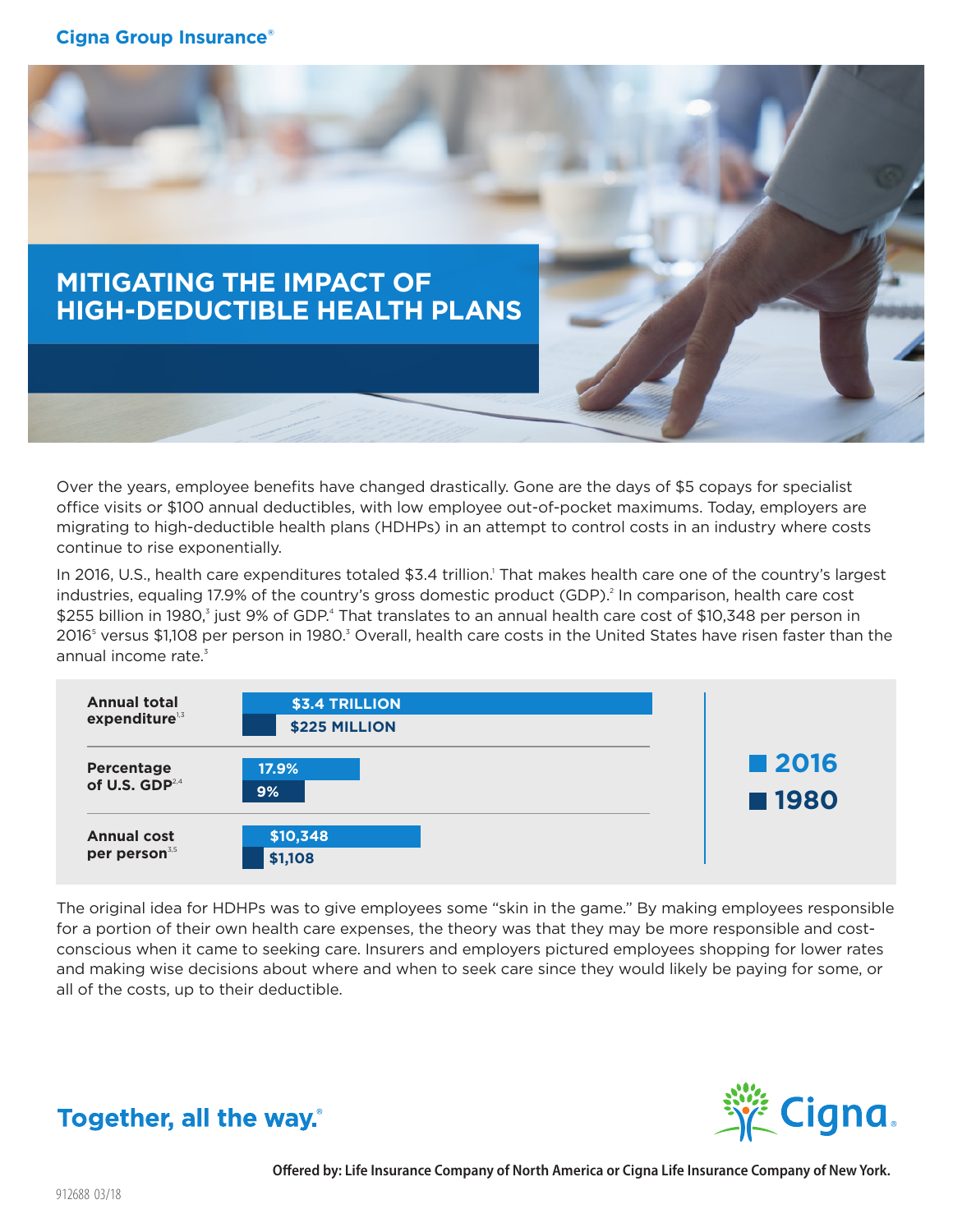However, employees are often uneasy about the prospect of an HDHP. While monthly premiums are lower than a plan with a smaller or nonexistent deductible (like a preferred provider organization [PPO] plan), employees may only see the dollar signs associated with their portion of the cost for care. This expense could be a financial burden for many Americans. Because of this, many employees may forgo necessary care because they are afraid of the out-of-pocket costs associated with a doctor's visit. The average aggregate deductibles for workers with family coverage are \$4,321 for health reimbursement account (HRA) and \$4,364 for health savings account (HSA) qualified HDHPs.<sup>6</sup>



HDHPs are associated with a decline in (non-preventive) outpatient office visits for workers at all income levels, with a decline of more than 100% for workers and dependents with incomes below \$50,000.<sup>7</sup>

### **The appeal of an HDHP**

Despite these findings, there's real appeal in moving to an HDHP, especially from an employer perspective. In a world where medical costs continue to rise, offering an HDHP in place of a PPO plan can mean meaningful premium savings to employers AND their employees.<sup>6</sup>

|          |          | <b>PPO CONTRIBUTION<sup>6</sup> HDHP CONTRIBUTION<sup>6</sup></b> | <b>PREMIUM SAVINGS</b> |
|----------|----------|-------------------------------------------------------------------|------------------------|
| Employer | \$13.433 | \$12,448                                                          | \$985                  |
| Employee | \$5,569  | \$4,289                                                           | \$1,280                |
| Total    | \$19,002 | \$16,737                                                          | \$2,265                |

### **How can employers help?**

The natural question, then, is "what can employers do to help bridge the gap for employees who may have insecurities about HDHPs?" Forgoing medical care is certainly not the answer, but it may seem to be the only option for people who can't afford to fully fund an HSA, which is designed to provide a tax benefit for dollars saved to pay for medical expenses. With



**of employees having less than \$1,000 on hand for unexpected medical expenses**, 8 the prospect of incurring a bill of \$4,364 (the average deductible for family coverage<sup>6</sup>) could mean choosing between receiving medical care or paying the mortgage.

When employers choose to migrate to an HDHP and offer supplemental plans such as accidental injury, critical illness and hospital indemnity insurance, they can help make the transition to the new plan design less stressful for their employees. These supplemental health plans can help bridge financial gaps and provide employees with a sense of security, while still maintaining meaningful premium savings generated by HDHPs.

### **A win-win for employers and employees**

Supplemental health plans are a win-win for employers and employees alike. Employers and their employees can both still save money on premium costs over a PPO when offering employer- and/or employee-paid (voluntary) benefits alongside an HDHP.

|              | <b>HDHP</b><br><b>CONTRIBUTION</b> <sup>6</sup> | <b>ONE</b><br><b>EMPLOYER-</b><br><b>PAID</b><br><b>BENEFIT<sup>®</sup></b> | <b>TOTAL</b> | <b>PREMIUM</b><br><b>SAVINGS</b> | <b>ONE</b><br><b>VOLUNTARY</b><br><b>BENEFIT<sup>®</sup></b> | <b>TOTAL</b> | <b>PREMIUM</b><br><b>SAVINGS</b> |
|--------------|-------------------------------------------------|-----------------------------------------------------------------------------|--------------|----------------------------------|--------------------------------------------------------------|--------------|----------------------------------|
| Employer     | \$12,448                                        | \$275                                                                       | \$12,723     | \$710                            |                                                              | \$12,723     | \$710                            |
| Employee     | \$4,289                                         | 0                                                                           | \$4,289      | \$1,280                          | \$325                                                        | \$4,614      | \$955                            |
| <b>TOTAL</b> | \$16,737                                        | \$275                                                                       | \$17,012     | \$1,990                          | \$325                                                        | \$17,362     | \$1,665                          |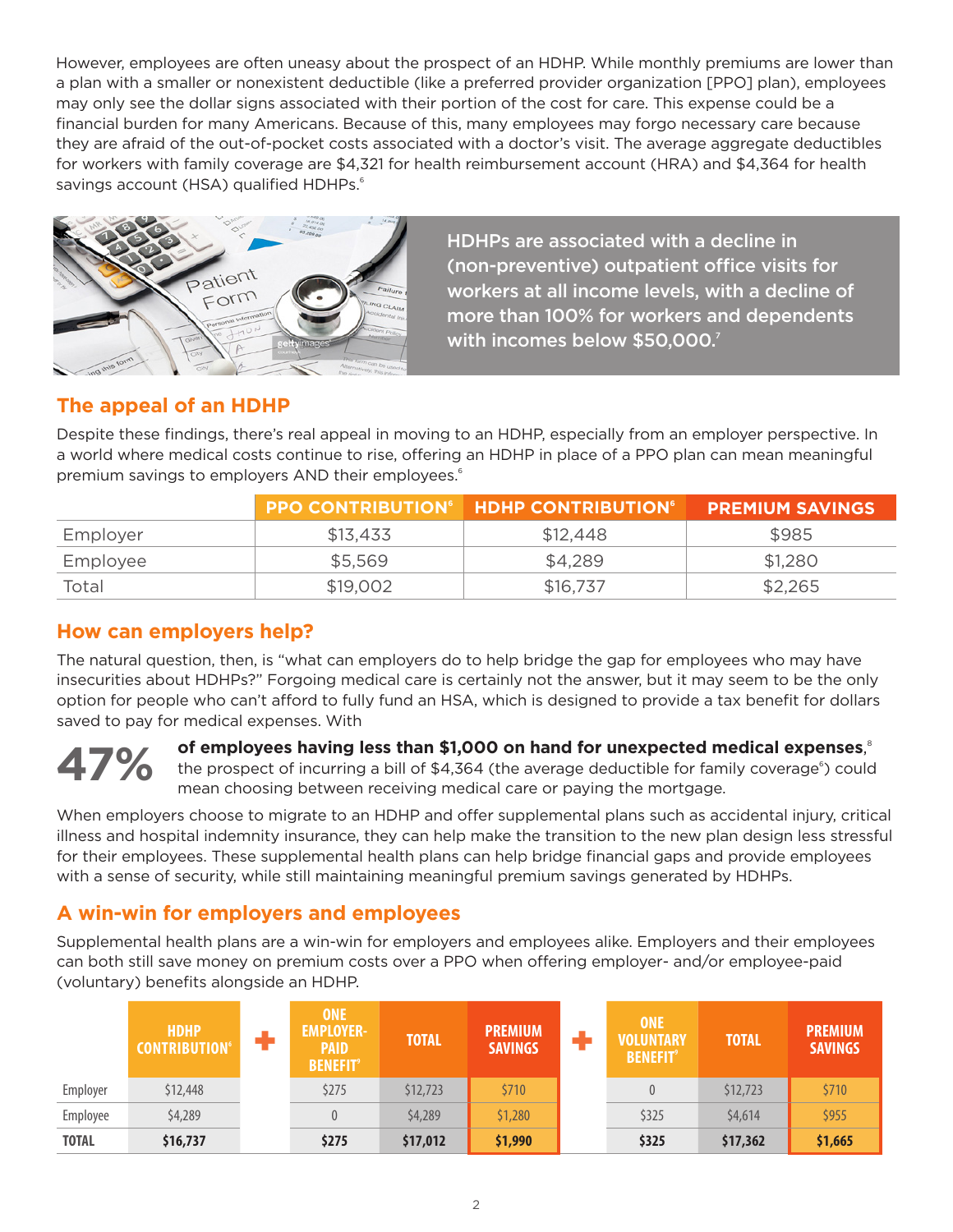**86%** of employees say it's important that their employer offer these benefits.<sup>10</sup> It's not surprising, given that 61% of employers offer HDHP as a benefit choice.<sup>11</sup> Cost-shifting from employers to given that 61% of employers offer HDHP as a benefit choice." Cost-shifting from employers to employees has increased over the years, with the average deductible for employer coverage increasing from \$303 to \$1,505 between 2006 and 2017.<sup>2</sup> There doesn't seem to be an end in sight for these increases, according to benefits analysts,<sup>13</sup> so supplemental plans are becoming more and more important in helping employees feel more financially secure.

### **What does the future hold?**

According to Willis Towers Watson, the top priority for employers in the coming year is cost management of health benefit programs.<sup>14</sup> Employers have made progress in recent years to refine their subsidy and carrier/ vendor strategies, and now look to other aspects of their health benefit programs to improve health and dampen future cost increases.<sup>15</sup> Given the trend of rising health care costs over the years, it's likely employers will need to continue to look for ways to shift some costs to employees, without overburdening them financially. Moving to a HDHP and combining it with employer-paid supplemental benefits can help meet cost-savings objectives.





**know?** 

**61% of employers offer HDHPs as a benefit choice**<sup>11</sup>

# **How Cigna can help**

As a health service company, Cigna has the capabilities and insights to deliver a more connected approach to employers' overall benefits strategy. We have a holistic view of health that allows us to deliver personalized, proactive support while fostering a greater sense of security – contributing to employees' overall health and well-being.

Recently Cigna worked with a public school system employer<sup>®</sup> (with approximately 10,000 employees) to add an HDHP with HSA to their offerings, to help offset increasing medical costs. After leveraging Cigna's Critical Illness predictive model tool and reviewing both the employer's current offerings and their employee population, Cigna recommended adding employer-paid Critical Illness (and employee-paid Accidental Injury) insurance as a way to incentivize employees to participate in the HDHP.

The school district decided to offer:

- **›** Cigna Critical Illness insurance at no cost to employees enrolled in the self-funded HDHP, with an employee-paid buy-up option to increase coverage and cover their spouse and/or children.
- **›** Employee-paid Cigna Critical Illness insurance to employees not enrolled in the self-funded HDHP, for themselves and their spouse and/or children.
- **›** Employee-paid Cigna Accidental Injury insurance to all employees, for themselves and their spouse and/or children.

Because employees are sometimes uneasy about the potential of high out-of-pocket medical costs, offering employer-paid Critical Illness and employee-paid Accidental Injury insurance can help provide additional financial protection for employees and their families – a value that will hopefully encourage continued participation year after year.